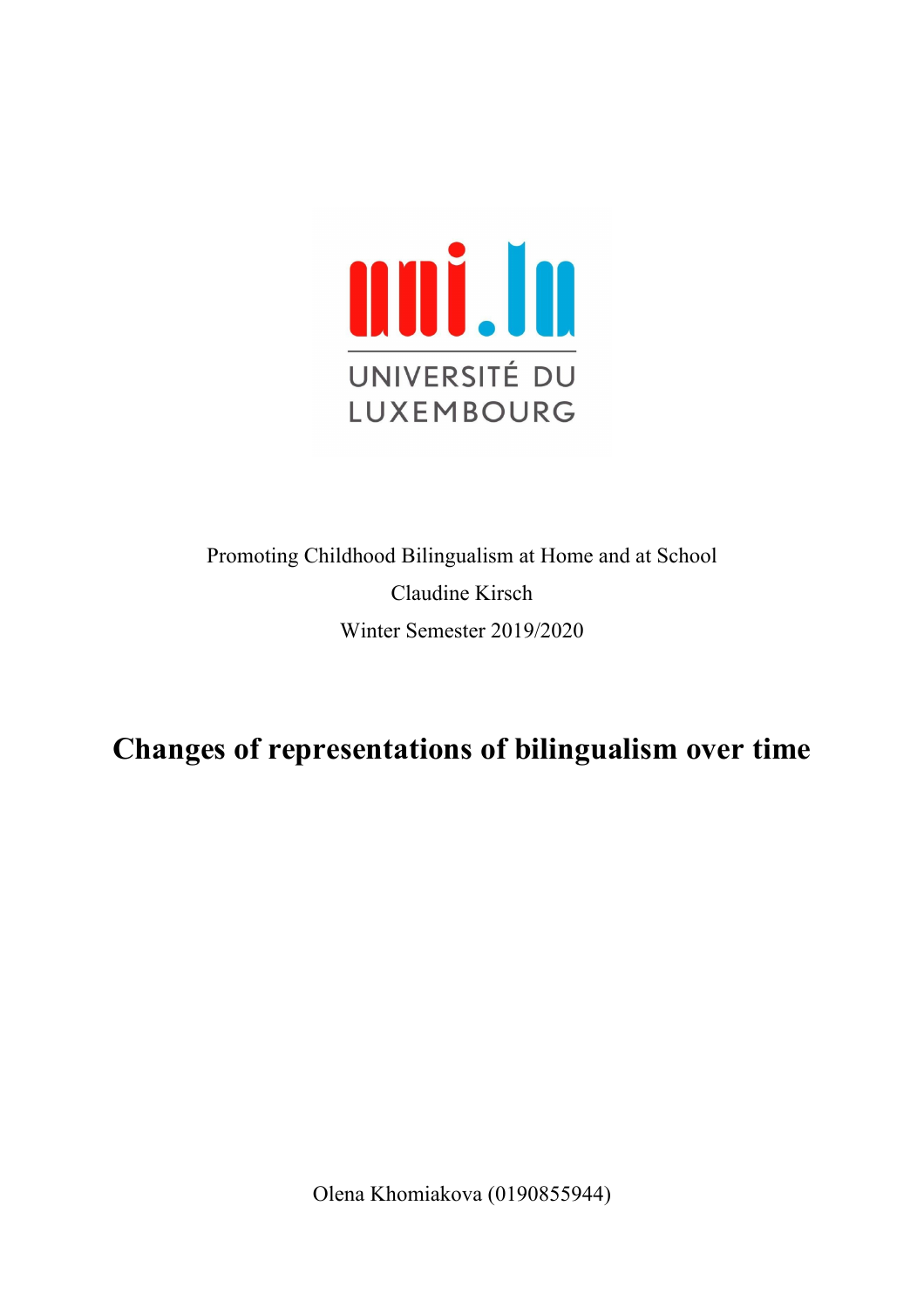## **Table of contents**

| 2.1. THE MONOLINGUAL (FRACTIONAL) VIEW AND THE HOLISTIC VIEW OF BILINGUALISM 5 |  |
|--------------------------------------------------------------------------------|--|
|                                                                                |  |
|                                                                                |  |
|                                                                                |  |
|                                                                                |  |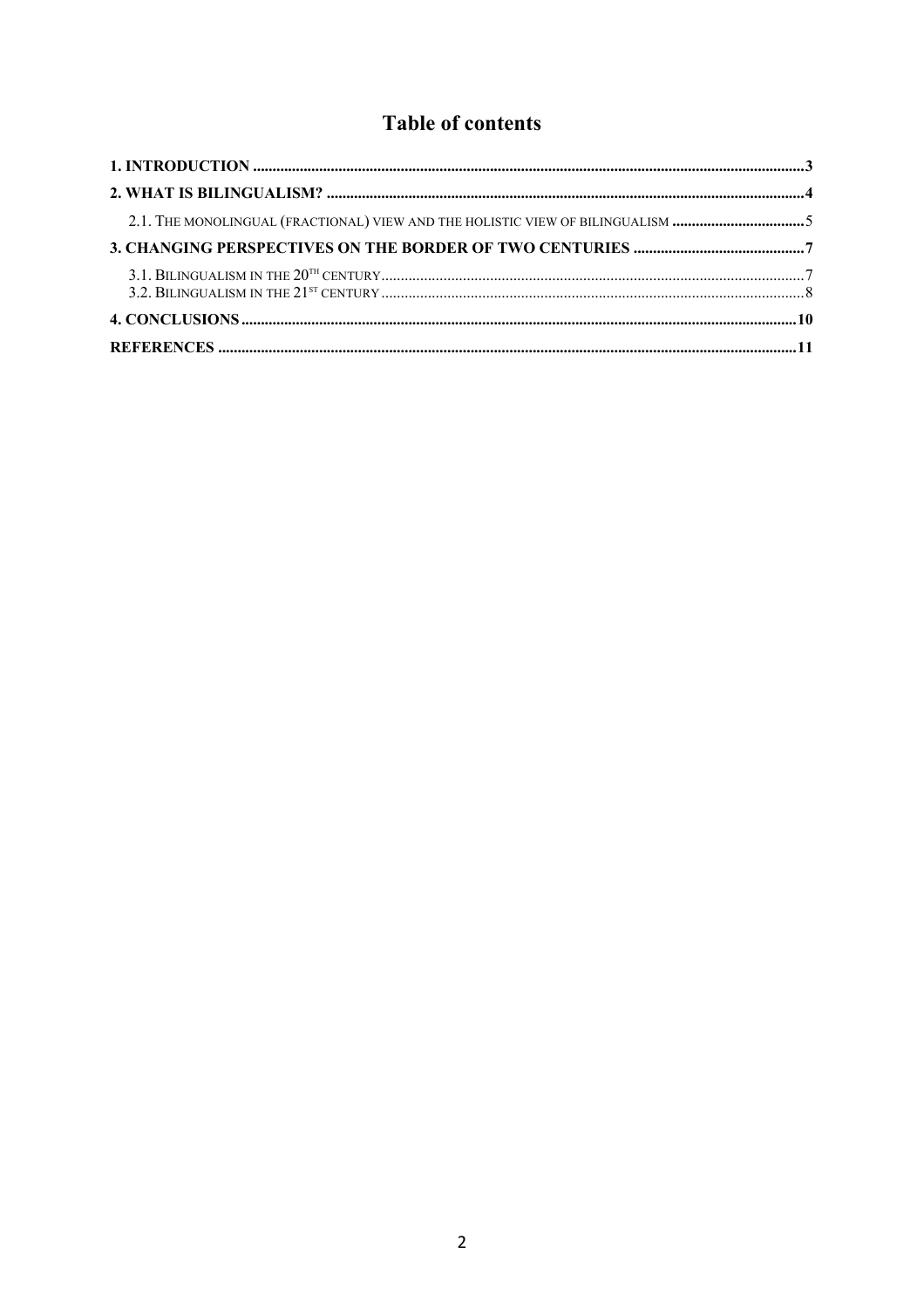## **1. Introduction**

There is nothing more stable in our unbalanced world than continuous changes, and the theory of bilingualism is not an exception. Bilingualism is a dynamic linguistic phenomenon whose representations inexorably shifted over the course of time due to a fluid reality. Theoretical frameworks of bilingualism have been challenged by a wide range of linguists.

Why is it relevant to investigate changes of bilingual representations? Almost forty years ago, Grosjean (1982) stated that bilingual individuals make up half of the total number of people on Earth. Nowadays, bilingual individuals can be found in almost every part of the world. However, according to Edwards (2007), at the beginning of the  $21<sup>st</sup>$  century, only a quarter of all countries established bilingual policy at the official level (as cited in Romaine). This evidence highlights that, despite the presence of this phenomenon in almost every country of the world, there are still ambiguities surrounding the attitude to bilingualism among educational policy makers.

Currently, under the influence of globalisation, bilingualism is not something extraordinary. Notwithstanding this fact, *the monoglossic ideologies* still prevail in a linguistic community. In this essay, we will trace the gradual development of perspectives of bilingualism and how the ideologies exert an influence over representations of this concept.

In the second chapter, the concepts of societal and individual bilingualism and their connection will be clarified. In addition, we will discuss definitions of bilingualism. Moreover, we will examine *monolingual* and *holistic* views of bilingualism and factors that shaped them through the period of time.

In the third chapter, we will review balanced and dynamic representations of bilingualism. Besides, we will find the answer to the question if bilingual theory moved from the deadlock of petrified monoglossic views.

In conclusion, we will try to formulate hypotheses for the further development of bilingualism in the nearest future.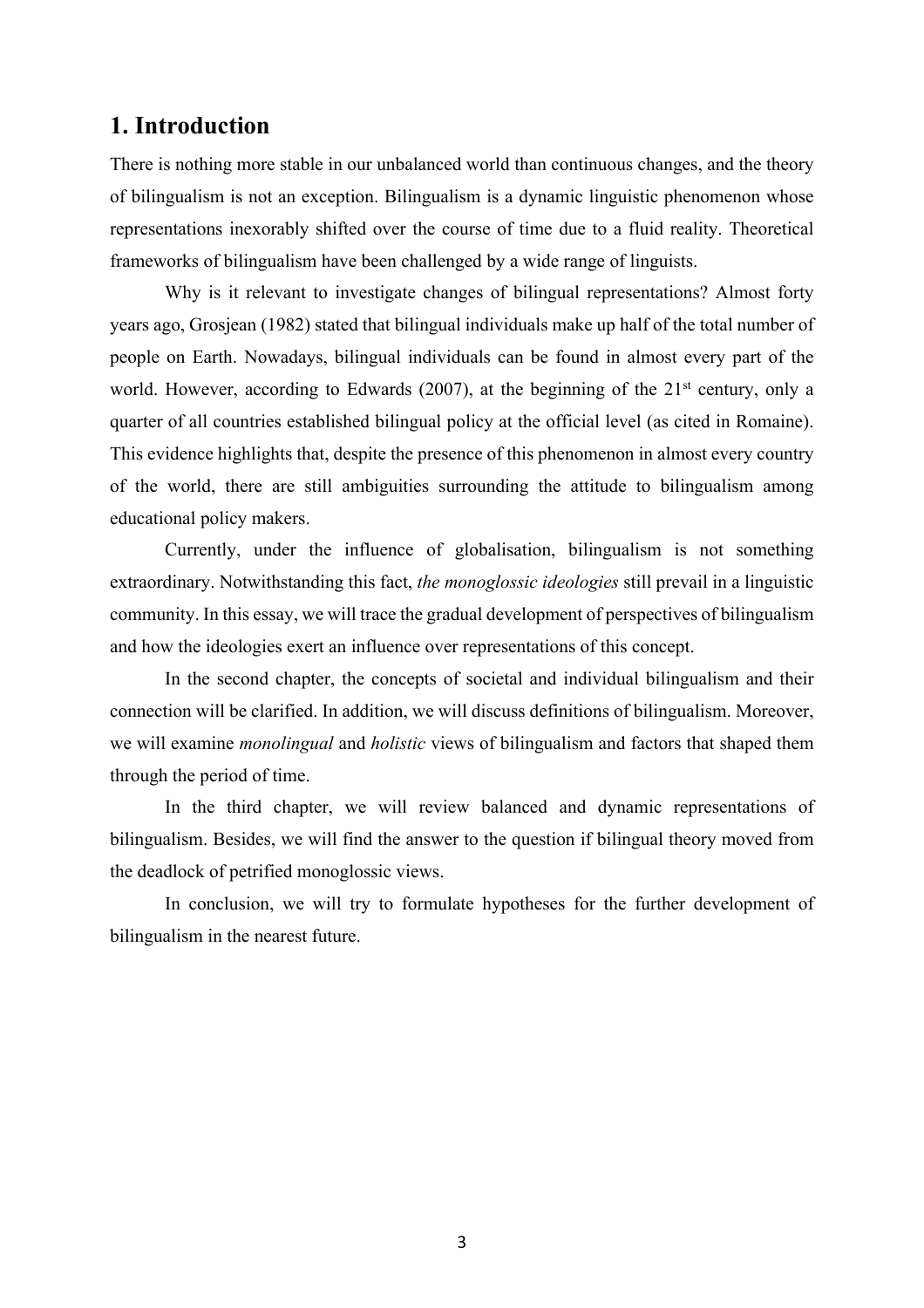## **2. What is bilingualism?**

According to Harris and Taylor, the very first mention of bilingualism is dated by the first century AD in Rome with hot discussions around the concept (as cited in Butler, 2013). We would like to emphasize at the outset, that two thousand years later the debates on the concept of bilingualism are not going to abate since opposite language ideologies are at variance.

There is general agreement that a single definition of bilingualism does not exist, as bilingualism can mean a lot of things to different people. If an average person hears the term 'bilingualism', they will probably suppose that bilingualism is simply the ability to speak two languages on an equal level. However, we need to ask ourselves if balance is possible in all contexts and situations where two languages are used. Defining bilingualism is a vexed issue because different dimensions are taken into account, such as language proficiency, age of acquisition, functional ability, etc.

First and foremost, we admit that bilingualism is possible on both *individual* and *community* levels. What is the connection between these levels? *Individual bilingualism*, according to Hamers and Blanc (2000), is called *bilinguality,* and it can exert a direct influence on *societal bilingualism* (as cited in Butler, 2013). In other words, there is an interconnection between these two concepts, seeing that individual bilingualism can make gradual changes in society.

We start to define the concept of individual bilingualism in this paragraph. William Mackey was one of the first researchers who proposed to investigate the phenomenon of bilingualism taking into consideration such factors as memory, aptitude, intelligence and interference of languages between each other (Chin & Wigglesworth, 2007). All these factors are leading to different categorisations of bilingualism. We will mention Mackey's variant of the definition below because his publication in 1962 served as a starting point for other linguists in the next years of investigation of bilingualism. Which factors did other researchers take into account during the formation of the appropriate definition of bilingualism? The next paragraph sheds light on this issue.

According to Bloomfield, a bilingual should possess "native-like control of two or more languages" (as cited in Butler, 2013). This definition is too strict: if this definition will be taken, the amount of 'true bilinguals' on Earth will decline markedly, because people who have equal language competence in both languages are rare. In contrast to Bloomfield, Mackey (1962: 52) stated that bilingualism is "the ability to use more than one language", while Weinreich proposed to define bilingualism as "the practice of alternatively using two languages" (as cited in Chin & Wigglesworth). Some definitions are too extreme, unrealistic and make high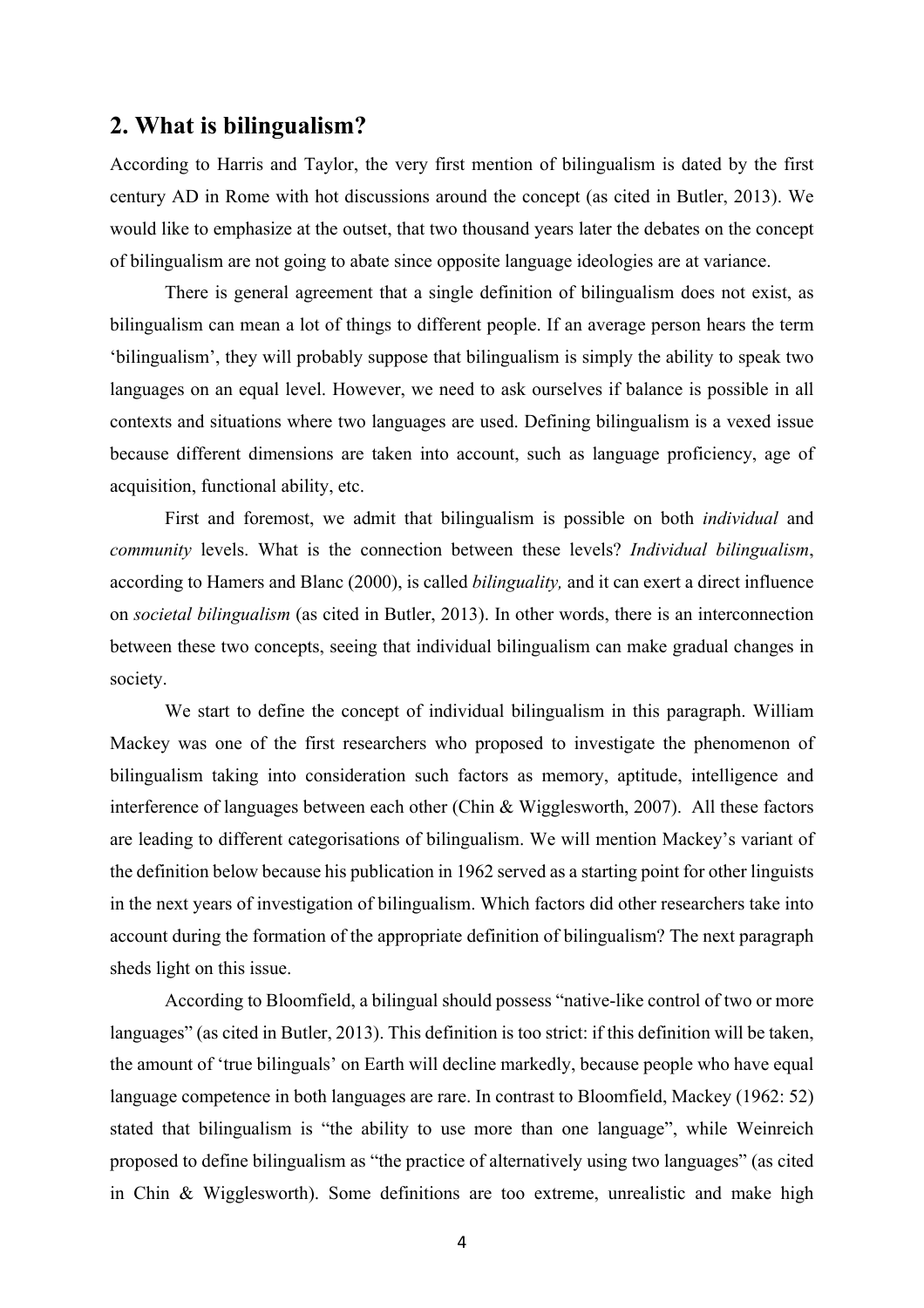demands to language proficiency (Bloomfield), whereas other definitions are too loose (Mackey, Weinreich). However, the definition of Mackey is suitable within the realities of globalisation, as it does not limit the bilingual person in the context of 'native-like' control.

From Bloomfield's definition we extract the factor of language proficiency (native-like control), but there are much more factors influencing the formation of definitions of bilingualism; the notion of bilingualism is simply controversial.

#### **2.1. The monolingual (fractional) view and the holistic view of bilingualism**

Grosjean (1985, 1994) presented two opposite perspectives on individual bilingualism to the research community (as cited in Baker, 2001): *the monolingual* or *fractional view* of bilingualism and *the holistic view* of bilingualism.

The monolingual or, in other words, fractional view of bilingualism presupposes estimating of the bilingual as *"two monolinguals in one person".* The monolingual view of bilingualism was criticized by Grosjean (1989) on the grounds that the more detailed picture revealed six negative effects of this view.

The first negative consequence, according to Grosjean, is that a person is considered as a bilingual only in case if they are completely fluent and balanced in both languages. We support this counterargument, because even experienced professional interpreters have a dominant language in their linguistic repertoire.

The second negative effect is that language competence of bilinguals was estimated from the monolingual standards.

The third effect is that language experts remained sceptical about the positive effects of bilingualism on cognitive abilities of the brain. Such doubts seemingly were based on scientific data because until the 1960s studies showed that bilingual children learn languages more slowly as compared to their monolingual peers (Diamond, 2010). However, these scientific data are not precise as the researchers did not take into consideration crucial factors such as education and family socioeconomic status. In later studies these two factors were taken into account and, as a consequence, it emerged that monolingual and bilingual children have similar cognitive results. For instance, Serratrice (2013) shares that the study, aimed at comparison of bilinguals' and multilinguals' ability to discriminate languages, showed that bilinguals obtained the same results as monolinguals. After seeing this evidence, there is no way we cannot agree with Grosjean.

The fourth drawback is that an accidental contact of two languages is seen as strange and unusual. Languages are supposed to work separately and not to cross with each other.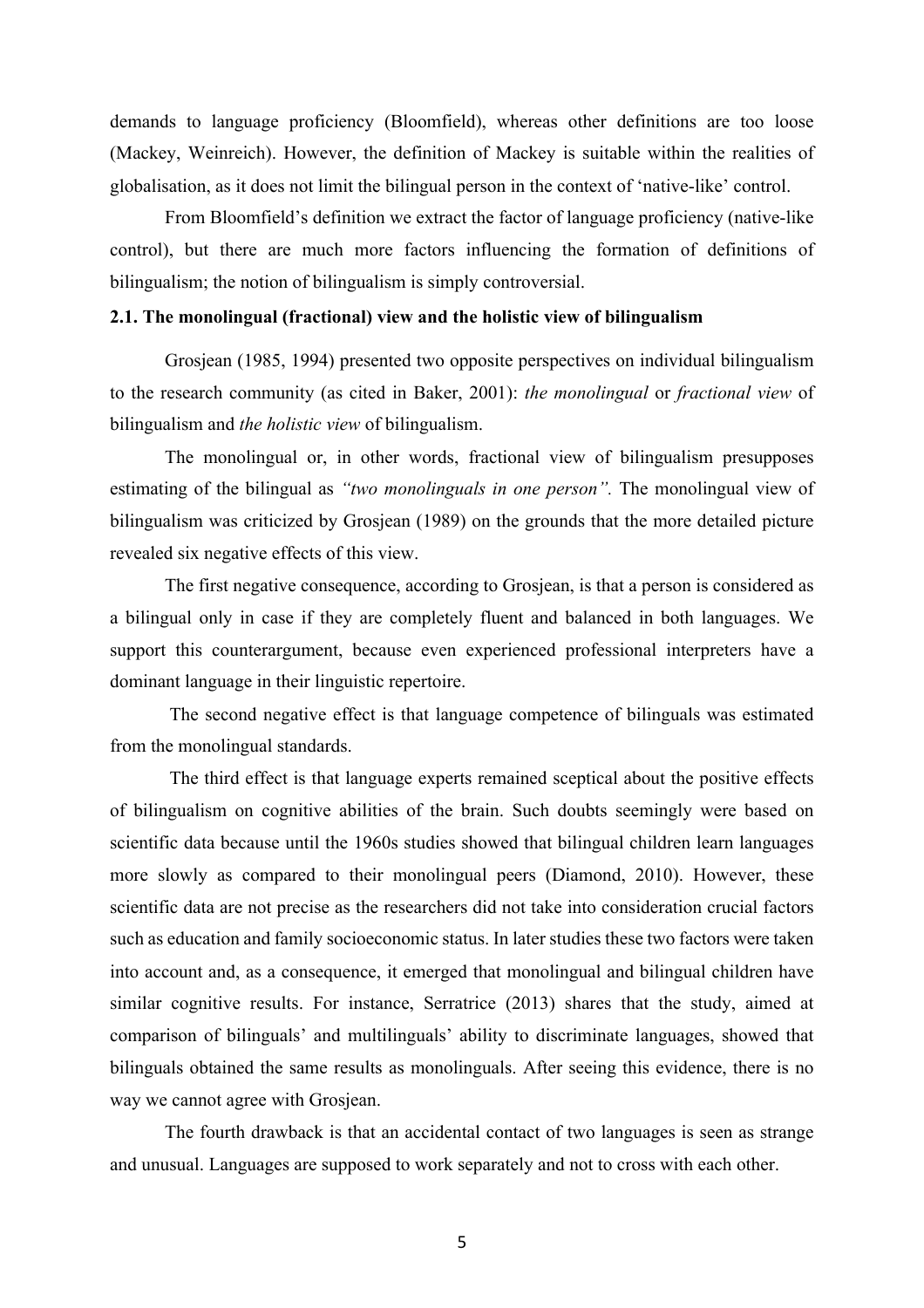The fifth negative effect is that studies on bilingualism are conducted under the monolingual policies. The linguists still use tests applicable to monolingualism. To my mind, the second and the fifth effects, mentioned by Grosjean, are the same.

The last negative consequence is negative attitude of bilingual individuals towards their linguistic competencies. Often, they see their ability to use two language from the negative side, because one language is weaker than another, and they are ashamed of it.

In this context, it is worthwhile to consider the inadequacy of the monolingual view on bilingualism, as Grosjean demonstrated valid arguments that do not speak in favour of the *monolingual view.*

To sum up, the crucial difference *the monolingual view* and *the holistic* view is that a person, supporting a holistic view, will not compare the language proficiency of a monolingual learner with the language proficiency of a bilingual learner; the results of bilinguals should not be measured by results of monolinguals. Cook (1992) stated that the assessment of language competences of bilinguals should be context-dependent (as cited in Baker, 2001).

In this paragraph we will review another definition of individual bilingualism. From the dimension of the relationships between language proficiencies in two languages, individual bilingualism can be defined as *balanced/unbalanced* (or *dominant*). The term *'balanced bilingualism'* was first introduced in 1959 by Lambert et al. (as cited in Chin & Wigglesworth). *'Balanced' bilingualism* is about equal proficiency in two languages, i.e. a person speaks English and German perfectly in all settings. To my mind, this typology (*balanced/unbalanced)* could be related to the *monolingual (fractional) view* of bilingualism.

While scholars such as Lambert were discussing that balanced bilingualism must be accepted by the linguistic community as a real phenomenon, other scholars such as Beardsmore, Fishman and Grosjean offered a divergent perspective. Baetens Beardsmore (1982) argued that the phenomenon of balanced bilingualism is almost unreal in linguistic reality. Fishman (1972) supported this statement by saying that bilinguals do not possess the same fluency in both languages. Grosjean (1982), for his part, wrote that not a lot of bilinguals work as professional interpreters and translators. It is complicated to imagine a person whose linguistic competences are equally developed in both languages. One language will still be dominant in the brain, consequently, balanced bilingualism is rather an idealized concept. It would be impossible to reach a balance in two languages. The second problem with the concept 'balanced bilingualism' raises when we are talking about language functions. Every language fulfils a distinct function in society, consequently, bilingualism is based on fulfilling different functions by means of different languages. According to Fishman (1979), if the speaker is able to use both languages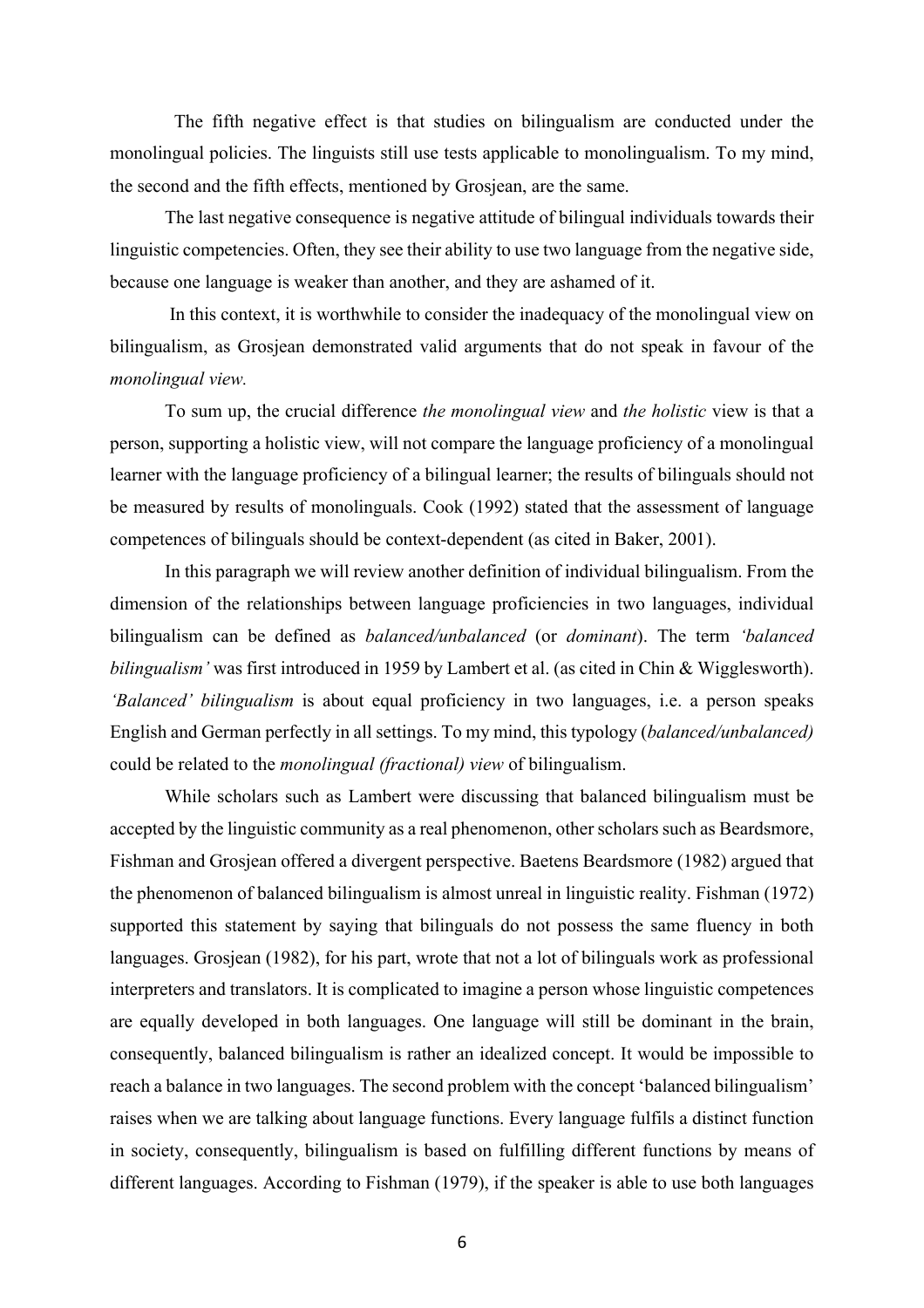in all possible contexts equally, bilingualism will stop existing (as cited in Chin & Wigglesworth, 2007).

## **3. Changing perspectives on the border of two centuries**

#### **3.1. Bilingualism in the 20th century**

To trace the changes of representations of bilingualism, we aim to take into account ideologies that participated in the formation of views on bilingualism. Bilingualism in the 20th century is characterized by the prevalence of monoglossic ideologies. People who adopt monoglossic ideologies, see bilingualism as the sum of two separate languages (García, 2013). A range of researchers of the 20th century presented languages as autonomous and distinct systems. (Worthy et al., 2013). It means that if a person is bilingual, the first language will be designated as L1, and the second language as L2, and they will not intersect. To visualise this perspective, García (2009b) expressed the concern that bilingualism in the 20th century is "a bicycle with two full separate wheels" (as cited in García 2013). In this case, two separate wheels are two separate languages. Two linguistic concepts of the 20th century draw on monoglossic ideologies: diglossia and additive and subtractive bilingualism (García, 2013). We will try to review these concepts in the next paragraph.

The concept of *diglossia* in the 20<sup>th</sup> century is interpreted as the *bilingualism of communities*. The definition of *diglossia* was first formed by Ferguson in 1959 and then reconstructed in 1967 by Fishman. According to Fishman, the stable bilingualism of social communities is possible only in case if every language has a *special purpose* in a *special context.* Some languages possess 'high' status whereas other languages are not so prestigious and possess 'low' status in the social community (García, 2013). For instance, a language, used during personal communicative situations by members of one social community, is designated as 'low', and a language, used in governmental institutions and organisations, is designated as 'high'. However, in the context of the 21st century, the concept of *diglossia* has been criticized by Vertovec: in our age of superdiversity and globalisation such a strict opposition is too simple (as cited in Horner, 2018).

The second concept, drawing on monoglossic ideologies, is additive/subtractive bilingualism. Having taken into account the sociolinguistic perspective, William Lambert (1974) distinguished two types of bilingualism – *additive bilingualism* and *subtractive bilingualism* (as cited in Hakuta, 1992). As a dimension Lambert of the effect of L2 learning on the retention of L2. According to Lambert (1974), subtractive bilingualism is usually experienced in language minority groups, because the home language of minority groups is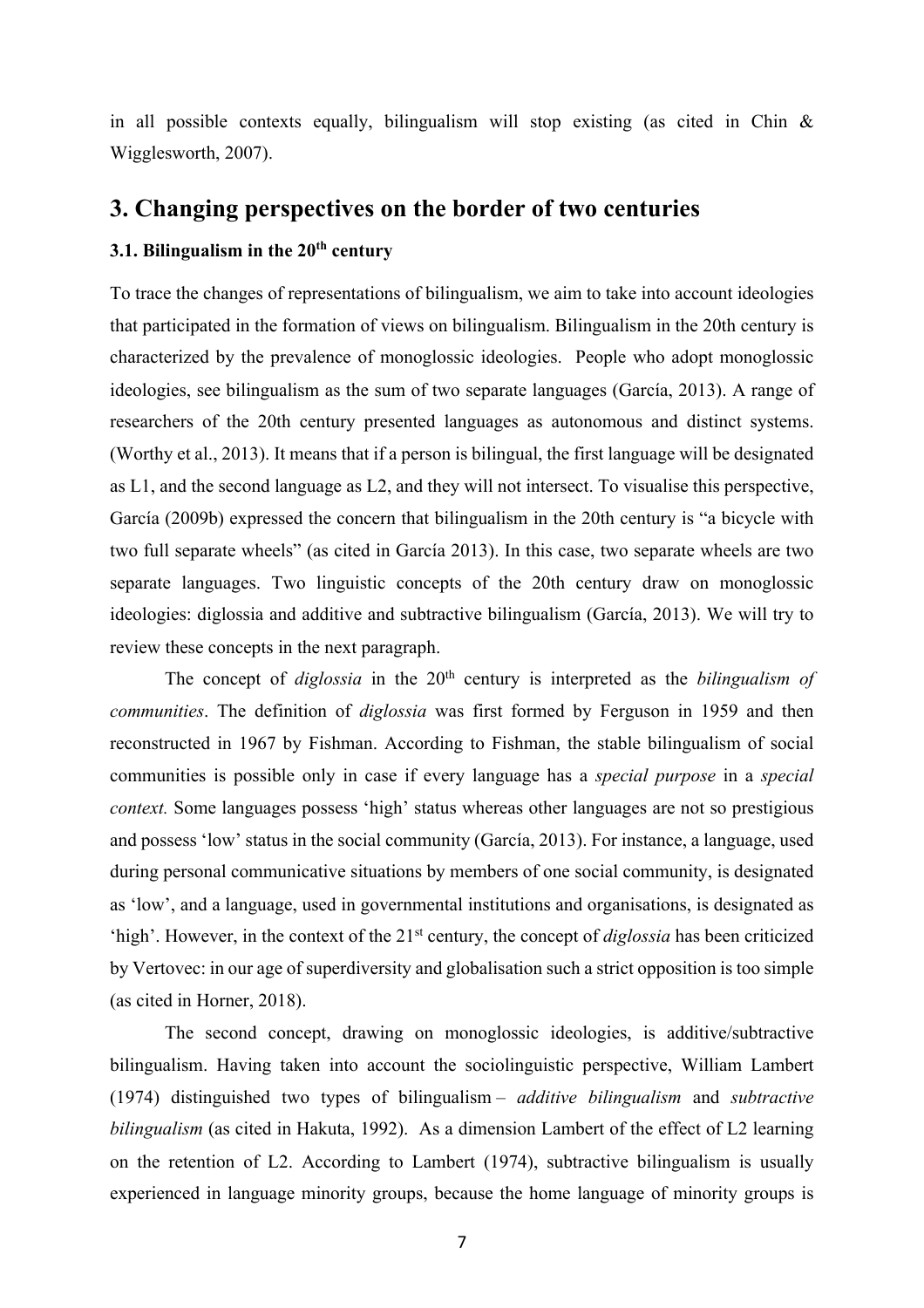subtracted by the school language:  $L1 + L2 - L1 + L2$  (as cited in García, Flores & Chu, 2011). Additive bilingualism characterizes majority groups because they learn school language in addition to their home language:  $L1 + L2 = L1 + L2$ . García (2009b) argued that subtracted and additive models of bilingualism are no longer applicable to our modern linguistic reality, as in the context of superdiversity the theory of Lambert is no longer relevant. Her first argument was that the additive bilingualism is nothing but the model of *double monolingualism.* Her second argument was that both models imply the model of monolingualism, because one language is named as first, and another language is named as second. In the  $21<sup>st</sup>$  century, the concepts of a first and a second language sound odd and non-relevant.

#### **3.2. Bilingualism in the 21st century**

In the modern world, heteroglossic ideologies increased their influence due to several factors, and globalization takes a leading position among them. Because of high demand for English as for the language of international communication, almost every country of the European Union is bilingual, as children start learning English at an early age.

Seeing bilingualism as a sum of two separate languages lost its relevance in the  $21<sup>st</sup>$ century. Under the influence of new technologies bilingualism became widespread. People got more opportunities to travel the world, and the necessity to learn foreign languages arose. Old conceptions of bilingualism stopped corresponding to the modern linguistic reality. Applied linguists realised that *monoglossic language ideologies* limit language practices of bilinguals. A new wave of theoretical assumptions on bilingualism rose. Countering the old-fashioned understanding of bilingualism as a duality was undertaken by García in a series of her works. Two concepts of the dual monoglossia that prevailed in the 20th century were challenged by her: *diglossia* and *additive*/*subtractive* bilingualism, discussed in the previous chapter.

To correspond to the new reality of the  $21<sup>st</sup>$  century, García (2009b) proposed two new models of bilingualism: *recursive* and *dynamic. Recursive* and *dynamic* models go beyond the traditional perspective of perceiving bilingualism as a set of two autonomous languages. In a recursive model, representatives of minority languages try to restore their language by attending bilingual schools. At this moment, the process of recursion is taking place, because minority representatives try to collect pieces of information they lost in the past.

While the previous paragraph focused on new models of bilingualism, the following one reveals pedagogies formed under the influence of heteroglossic ideologies. Plurilingual heteroglossic pedagogies are suggested by García, and sometimes they are embedded in the structure of bilingual classes. These plurilingual pedagogies do not look at languages as at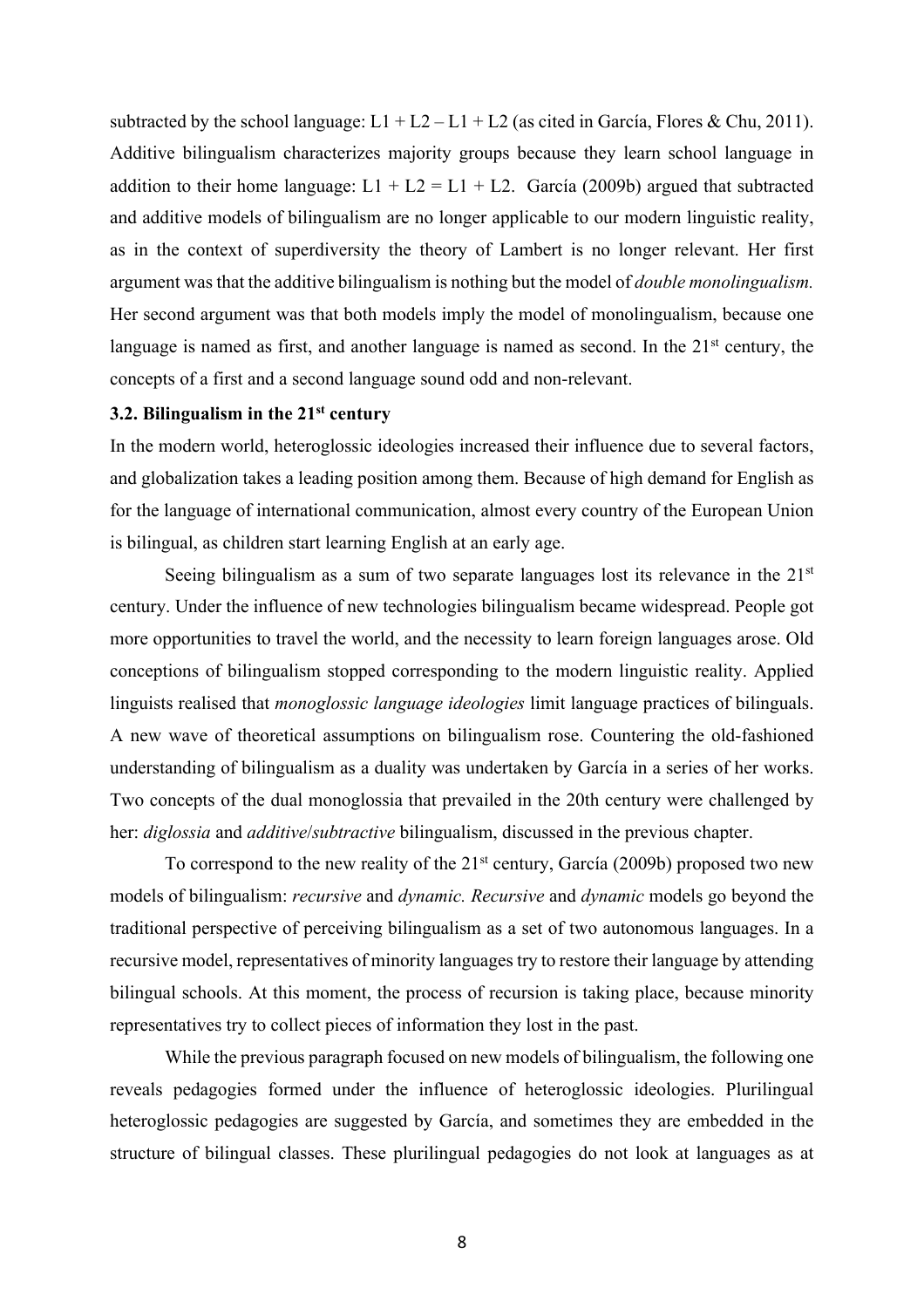separate systems, because they are not in the context of monoglossic ideologies. Instead of it, languages are perceived as a part of one linguistic repertoire.

One of these plurilingual pedagogies is *translanguaging.* Despite the fact that the theory of translanguaging is quite recent and continues to gain momentum, it already received some criticism. Duarte (2018) states that criticism to translanguaging-based approaches involves an indication of the absence of empirical basis in relation to the effectiveness of these approaches in the educational context. In part, this is due to the lack of state support, as the government rarely finances such practices (García, 2009b). However, these pedagogies are relatively recent in the linguistic area, and educators and policy makers need time to detach themselves from classical monoglossic ideologies. We need to refuse the concept of balanced bilingualism and adopt bilingualism to Language Policy Division of the Council of Europe (2000), where plurilingualism is defined as 'the ability to use several languages to varying degrees and for distinct purposes' (as cited in García, 2009).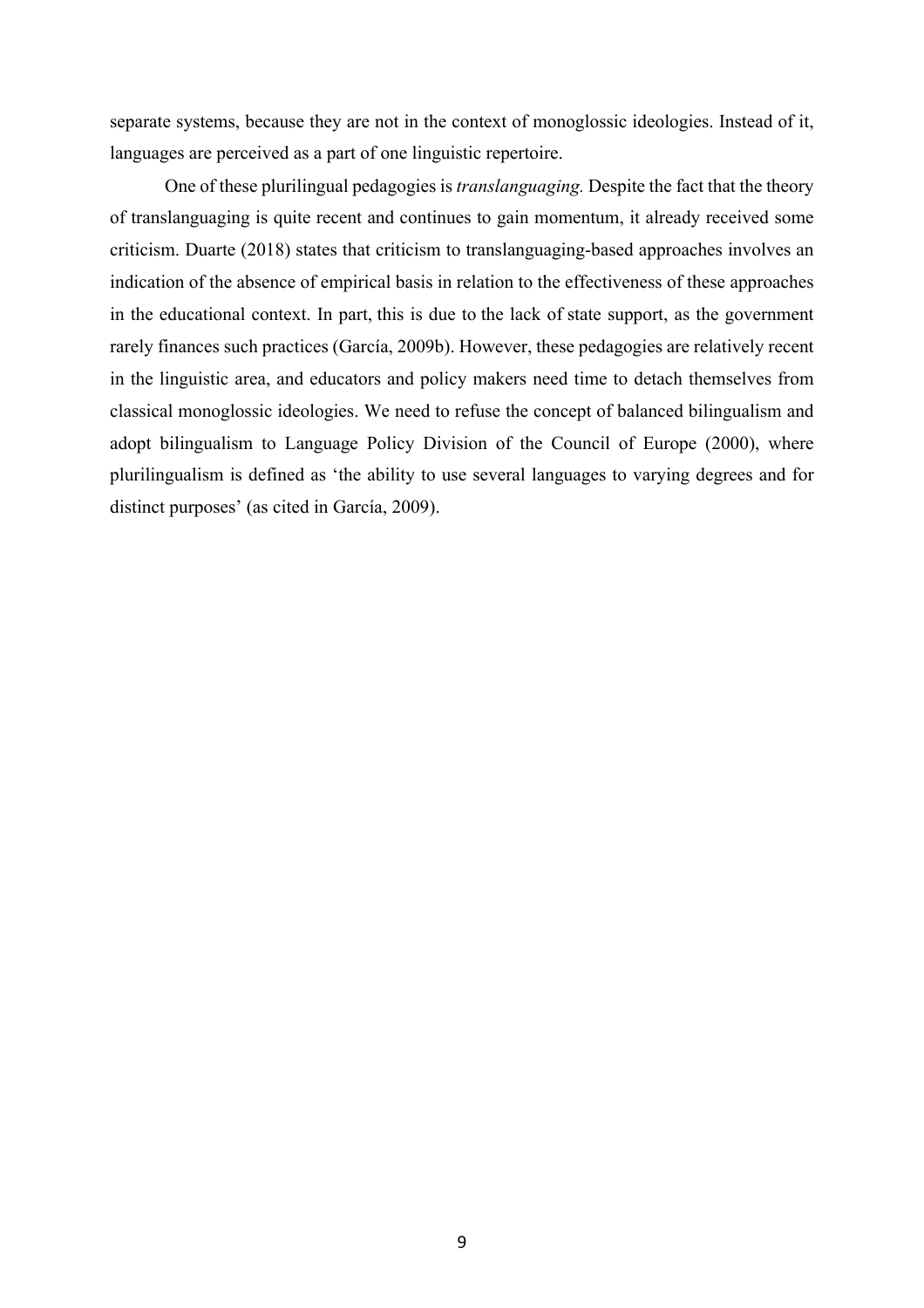## **4. Conclusions**

To conclude, bilingualism is a developing multidimensional concept; a lot of researchers tried to create a typology of bilingualism and define it precisely, but there is not a precise definition at the present time, as everyone interprets this concept in a different way and according to different criteria.

During our discussion we have tried to clarify such concepts as additive and subtractive bilingualism, recursive and dynamic bilingualism and their perceptions by researchers in the reality of the 21<sup>st</sup> century. We established the connection between ideologies and changes of views on bilingualism from the ideological and cognitive aspects. This essay has addressed a number of significant issues which show that history of bilingualism entails a long period of the prevalence of monoglossic ideologies, however, the  $21<sup>st</sup>$  century is characterised by the shift from monoglossic to heteroglossic ideologies. Time to get rid of old-fashioned monolingual glasses has come, and the researchers, e.g. García made an attempt to change the perspectives on bilingualism to comply with today's reality. Furthermore, from a theoretical point of view, the focus has now shifted from balanced `two-wheeled' bilingualism to dynamic bilingualism. Heteroglossic ideologies created spaces for recursive and dynamic models of bilingualism. However, plurilingual heteroglossic pedagogies, being an opposition to entrenched standard monoglossic pedagogies, did not achieve a desirable status quo in most of the European schools yet. There is a necessity to continue research on the effectiveness of plurilingual heteroglossic pedagogies such as translanguaging in the bilingual classes in order to persuade educational policy makers to apply these pedagogies across the board. Currently, it is impossible to predict if heteroglossic bilingual pedagogies will be soon securely embedded in education. This remains a big challenge in the heteroglossic world.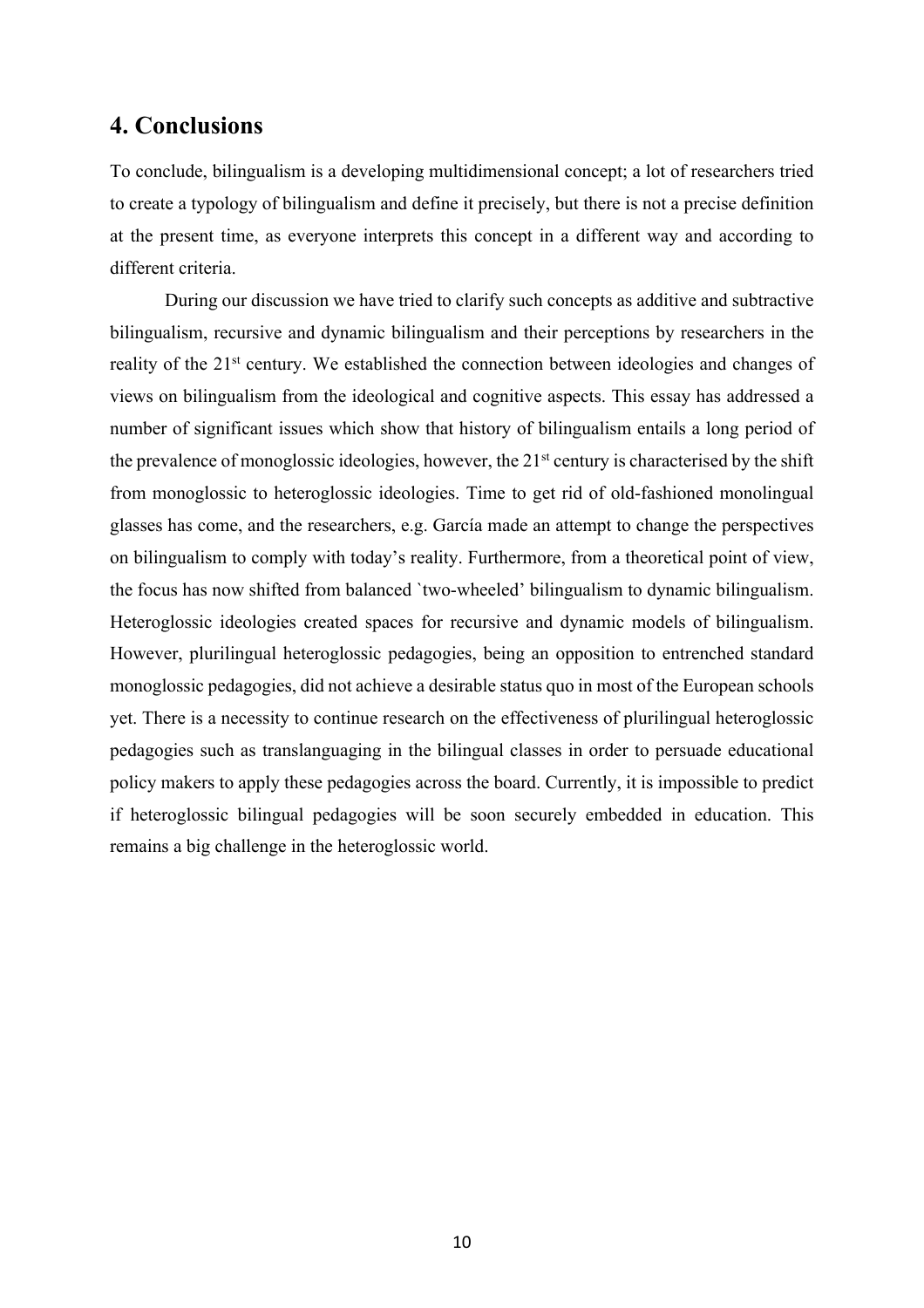#### **References**

Baker, C. (2001). Foundations of Bilingual Education and Bilingualism (3rd edn). Clevedon: Multilingual Matters.

Bhatia, T. (2013). The handbook of bilingualism and multilingualism (2nd edn.). Chichester: Wiley-Blackwell.

Butler, Y. G. (2013). Bilingualism/Multilingualism and Second-Language Acquisition. In T.K. Bhatia & W. C. Ritchie (eds) The Handbook of Bilingualism and Multilingualism. 2 edn. Oxford/Malden, MA: Blackwell, 109-136.

Chin, N. B. & Wigglesworth, G. (2007). Bilingualism: an advanced resource book. New York: Routledge.

Cummins, J. (2008). Teaching for transfer: Challenging the two solitudes assumption in bilingual education. In J. Cummins & N. H. Hornberger (Eds.), Encyclopedia of language and education: Vol. 5. Bilingual education (2nd ed., pp. 65–75). Boston, MA: Springer Science+Business Media.

Cummins, J. (2008). Bilingual education (2nd ed.]. ed.). New York: Springer.

Diamond, J. (2010). Social science. The benefits of multilingualism. Science (New York, N.Y.), 330(6002), 332-333.

Duarte, J. & Fryske Akademy. (2018). Translanguaging in the context of mainstream multilingual education. International Journal of Multilingualism, Urn:issn:1479-0718.

Flores, N., & Schissel, J. (2014). Dynamic Bilingualism as the Norm: Envisioning a Heteroglossic Approach to Standards‐Based Reform. TESOL Quarterly, 48(3), 454-479.

García, O., & Torres-Guevara, R. (2009). Monoglossic Ideologies and Language Policies in the Education of U.S. Latinas/os. In Mutillo, E. G., Villena, S. A., Galván, R. T., Muñoz, J. S., Martínez, C., and Machado-Casas, M. (eds.) Handbook of Latinos and Education. Abingdon: Routledge.

García, O. (2009b). "Education, multilingualism and translanguaging in the 21st century". In Multilingual education for social justice: globalising the local, Edited by: Mohanty, A.K., Panda, M., Phillipson, R.and Skutnabb-Kangas, T. 128–145. New Delhi, India: Orient BlackSwan.

García, O., Flores, N., & Chu, H. (2011). Extending Bilingualism in U.S. Secondary Education: New Variations. International Multilingual Research Journal, 5(1), 1-18.

García, O. (2013). Countering the dual: Transglossia, dynamic bilingualism and translanguaging in education. 100-118.